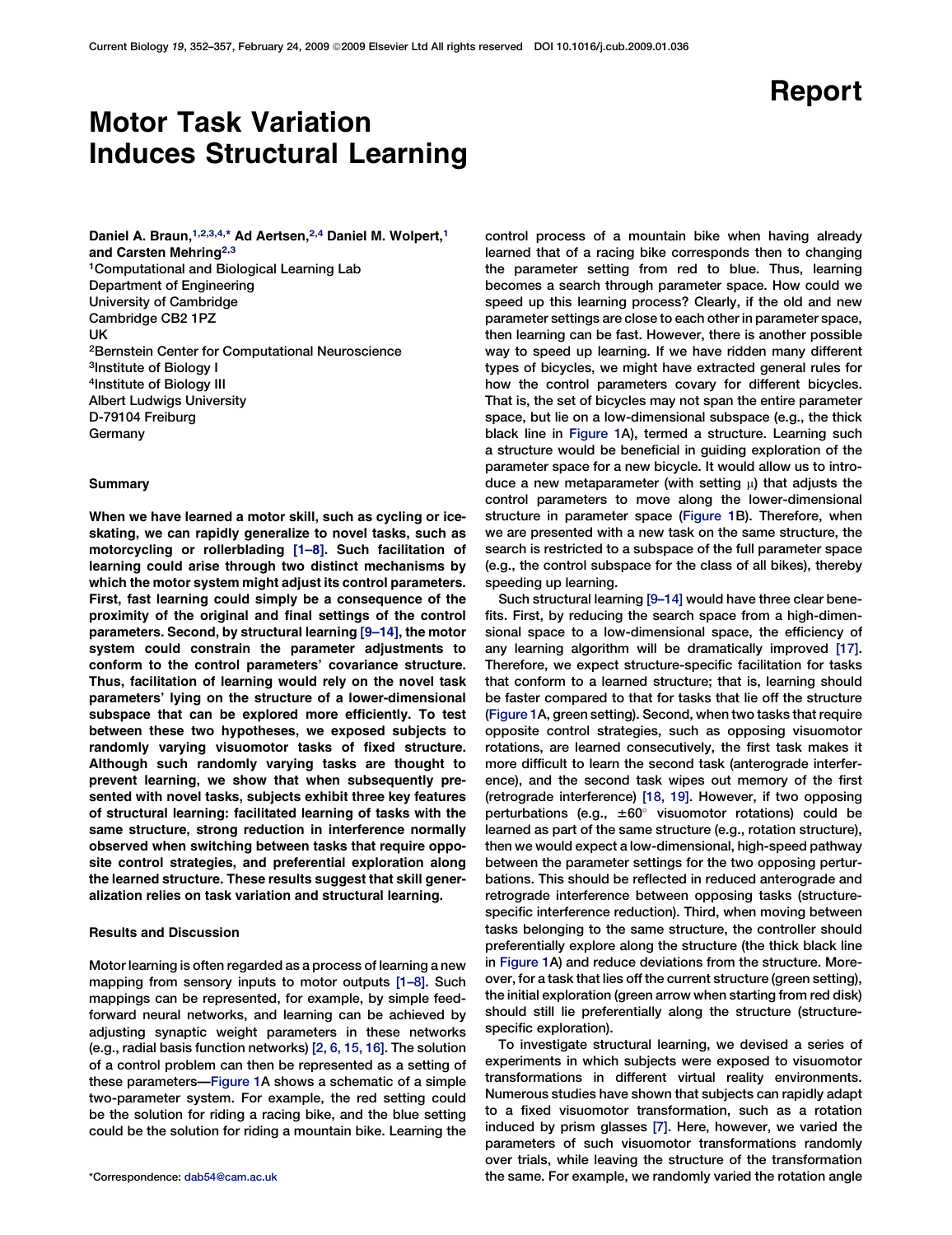

Figure 1. Schematic Diagram of Structural Learning

(A) The task space is defined by two parameters, but for the given task, only certain parameter combinations occur (black line). This relationship is indicated by the curved structure, which can be parameterized by a one-dimensional metaparameter  $\mu$ . However, a parametric learner that is ignorant of the structure has to explore the full two-dimensional space when readjusting the parameter settings.

(B) A structural learner, in contrast, takes the relationship between the parameters into account. By adjusting only the metaparameter  $\mu$ , the learning problem is effectively one-dimensional.

(the parameter) of a visuomotor rotation (the structure) between the actual and the visually perceived location of the subject's hand. In such randomly varying situations, previous studies suggest that subjects cannot represent these multiple transformations and only learn the average [\[20–25\].](#page-5-0) Here, we introduce probe trials to investigate whether, despite the apparent lack of learning, subjects show evidence of structural learning.

## Learning of Visuomotor Rotations

To test for structure-specific facilitation, we exposed a group of subjects to an extended period (800 trials) of visuomotor rotations during planar reaching, with the rotation angle varying randomly. The rotation angle changed every eight trials (drawn uniformly from between  $-90^\circ$  and  $+90^\circ$ ), and within these trials, each of the eight possible targets was presented once in a pseudorandom order (see [Supplemental Experimental](#page-4-0) [Procedures,](#page-4-0) available online, for details). A control group performed similarly but without a visuomotor transformation. Both groups were then exposed to a fixed visuomotor rotation of +60 $^{\circ}$ . We examined learning of the +60 $^{\circ}$  rotation on the basis of two error measures. First, we analyzed the initial angular error (200 ms after movement onset) to assess learning of the feed-forward control command [\(Figures 2A](#page-2-0)–2C). Second, we calculated a cumulative-error measure over the entire trajectory to assess the joint learning effect of feed-forward and feedback control [\(Figures 2D](#page-2-0)–2F). Compared to the controls, the random rotation group showed significant (p < 0.01, Wilcoxon rank-sum test on mean error over the first ten trials) facilitation of feed-forward learning in the +60° rotation block ([Figure 2](#page-2-0)A, red versus blue). Moreover, the random rotation group generally moved faster, and movement durations were accordingly reduced in this group ( $p < 0.001$ , Wilcoxon rank-sum test on mean duration). These faster movements were also more accurate overall, as can be seen in the cumulative-error measure computed for the entire movement trajectories ([Figure 2](#page-2-0)D, red versus blue, p < 0.001, Wilcoxon rank-sum test on mean error over the first ten trials). Thus, random rotation experience not only led to facilitated feed-forward learning of rotations, but also to improved feedback control.

To rule out the possibility that this facilitation was simply due to exposure to a similar rotation angle in the directly preceding rotation blocks of the random rotation group, we correlated the movement error of the first trial in the  $+60^\circ$  rotation block with the rotation angle of the last two random blocks preceding the  $+60^\circ$  block. We found no significant correlation between initial movement error in the  $+60^\circ$  rotation block and previous rotation angles ( $r^2$  < 0.07 for the preceding random block and  $r^2$  < 0.001 for the penultimate random block). Moreover, the mean rotation angle before the  $+60^\circ$  rotation block was  $-12^\circ$ (for the penultimate block it was  $-6^{\circ}$ ), which means that even if there had been a strong correlation, it could have only been to the disadvantage of the random rotation group. Therefore, the strong facilitation effect cannot be explained by a simple memorization of the directly preceding rotation trials. To further test that the observed facilitation is also not a net effect of memorizing all previous rotation experiences close to  $+60^\circ$ (see below for the case of  $-60^\circ$  rotations), we introduced another group that experienced the same amount of  $\pm 60^\circ$  rotations in the exposure phase as the random rotation group. Whenever the randomly chosen angle fell in the range  $+50^\circ$ and +70 $^{\circ}$  or  $-50^{\circ}$  and  $-70^{\circ}$ , the subjects experienced a +60 $^{\circ}$ or  $-60^\circ$  rotation, respectively; otherwise, they experienced a random linear transformation composed of a rotation, a shearing, and a scaling (see [Supplemental Experimental](#page-4-0) [Procedures](#page-4-0) for details). Thus, this random linear group experienced the same amount of memorable  $\pm 60^\circ$  rotations; however, this was not in the context of a rotation structure, but of a much less constrained linear transform structure. We found that the random linear group performed worse than the random rotation group in the  $+60^{\circ}$  rotation block (p < 0.01), both in terms of feed-forward learning and feedback control ([Figures 2A](#page-2-0) and 2D, green versus red). In fact, the cumulative error of the random linear group was more similar to that of the naive control group ([Figure 2](#page-2-0)D, green versus blue), which suggests that the subjects did not benefit from previous  $\pm 60^\circ$ rotation trials that were embedded in the random linear structure. Their feed-forward learning was even slower than the naive controls' errors [\(Figure 2A](#page-2-0), green versus blue), suggesting that the random linear group had mainly learned to rely on feedback control.

After the  $+60^\circ$  rotation block, all three groups were exposed to the opposite visuomotor rotation of  $-60^\circ$ . The naive control group showed a significant decrement in feed-forward learning [\(Figure 2B](#page-2-0), blue) compared to the learning of the  $+60^\circ$  ([Figure 2A](#page-2-0), blue), consistent with many studies that have shown anterograde interference between opposing visuomotor rotations [\[18, 19\]](#page-5-0). We observed the same interference effect for the random linear group [\(Figure 2](#page-2-0)B, green). Although the random rotation group had learned the  $+60^\circ$  rotation better than the other groups, they showed a significant reduction (p < 0.01) in interference ([Figure 2B](#page-2-0), red). When comparing the cumulative error that also takes feedback control into account [\(Figure 2](#page-2-0)E, red), the interference reduction of the random rotation group was even more pronounced (p < 0.001) compared to that of the other two groups [\(Figure 2E](#page-2-0), blue and green).

<span id="page-1-0"></span>Finally, all three groups were exposed to the original  $+60^\circ$ rotation [\(Figures 2C](#page-2-0) and 2F). Again, we see a trend in the initial learning of the second  $+60^\circ$  rotation block ([Figure 2](#page-2-0)C, red versus blue) showing that feed-forward learning in the random rotation group was facilitated compared to that in the naive group (p < 0.02, Wilcoxon rank-sum test on mean error over the first ten trials). This difference is more pronounced in the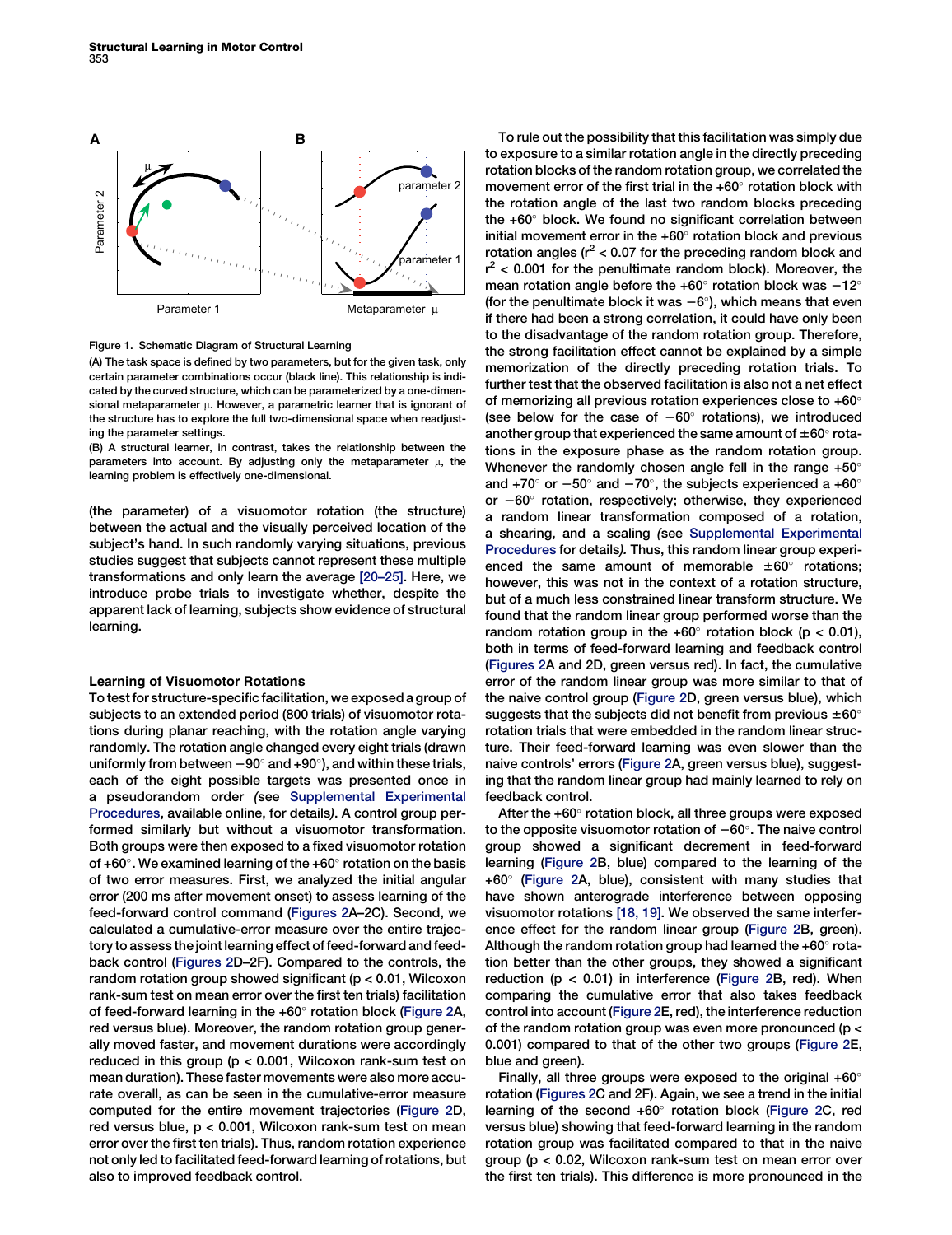

Figure 2. Structural Learning of Visuomotor Rotations

(A) Learning curves for a block of +60 $^{\circ}$  rotation trials performed by a group that had experienced random rotations before (Rot-learner, red), a control group that had only experienced movements with veridical feedback (blue), and a group that experienced random linear transforms (green). The rotation group shows strong facilitation. The initial angular error over all subjects is shown with double-exponential fits.

(B) Learning curves for a subsequent block of  $-60^\circ$  rotation trials performed by the same groups. The interference effect that can be seen in the control group is strongly reduced in the rotation group.

(C) Learning curves for a subsequent block of +60° rotation trials performed by the same groups. Again, the random rotation group shows a performance advantage in the first ten trials.

(D–F) The same effects are much more pronounced for the cumulative error computed over the entire trajectory. Facilitation (D), interference reduction (E), and facilitation of relearning (F) are significant. The median error over all subjects and the pertinent interquartile confidence interval are shown.

cumulative error (p < 0.01, Wilcoxon rank-sum test on mean error over the first ten trials; [Figure 2F](#page-2-0)) assessing feed-forward and feedback control. The control group and the linear random group showed a decrement in performance compared to that in the last few trials in the original exposure to the  $+60^\circ$ . This retrograde interference was markedly reduced for the random rotation group [\(Figure 2](#page-2-0)F, red). Taken together, the results of this experiment suggest that the experience of a single structure whose parameters vary continuously over a range leads to both structure-specific facilitation and structure-specific interference reduction. Furthermore, this structure-specific performance enhancement seems to have a feedback and a feed-forward component.

## Learning of Shearings versus Rotations

<span id="page-2-0"></span>To test specifically for the feedback component of structural learning, we had two groups make reaching movements to targets under two different visuomotor transformations that randomly changed at the start of each reach. One group experienced random rotations (rotation angles between  $-90^\circ$  and  $+90^\circ$ ); the other group experienced random shearings (shearing parameters between  $-2.0$  and  $+2.0$ ; see [Supplemental](#page-4-0)

[Experimental Procedures](#page-4-0) for details). Occasional probe trials that involved either  $60^\circ$  rotations or 1.5 shearings were introduced for both groups. Subjects from the two groups responded very differently for identical probe trials. For example, when presented with a rotation probe trial, the rotation group (red) and the shearing group (black) showed different hand paths ([Figure 3A](#page-3-0)) and velocity profiles [\(Figure 3](#page-3-0)C). Generally, performance was faster when the probe-trial structure was compatible with the structure of the random trials ( $p < 0.001$ , paired t test). Moreover, the peak positional variance across probe trials showed a significant reduction ( $p < 0.005$ , onetailed F test) in probe trials that were compatible with the learned structure, suggesting that exploration was reduced in these trials ([Figures 3](#page-3-0)E and 3F). Although both groups might have adopted different control strategies, importantly, both tasks required the processing of feedback information in order to solve them. Therefore, feedback processing must be different in these two groups depending on previous experience. This suggests that the feedback control process is not generic but is highly dependent on the structure that subjects had experienced within a single trial, which argues against a nonspecific increase in feedback adaptability.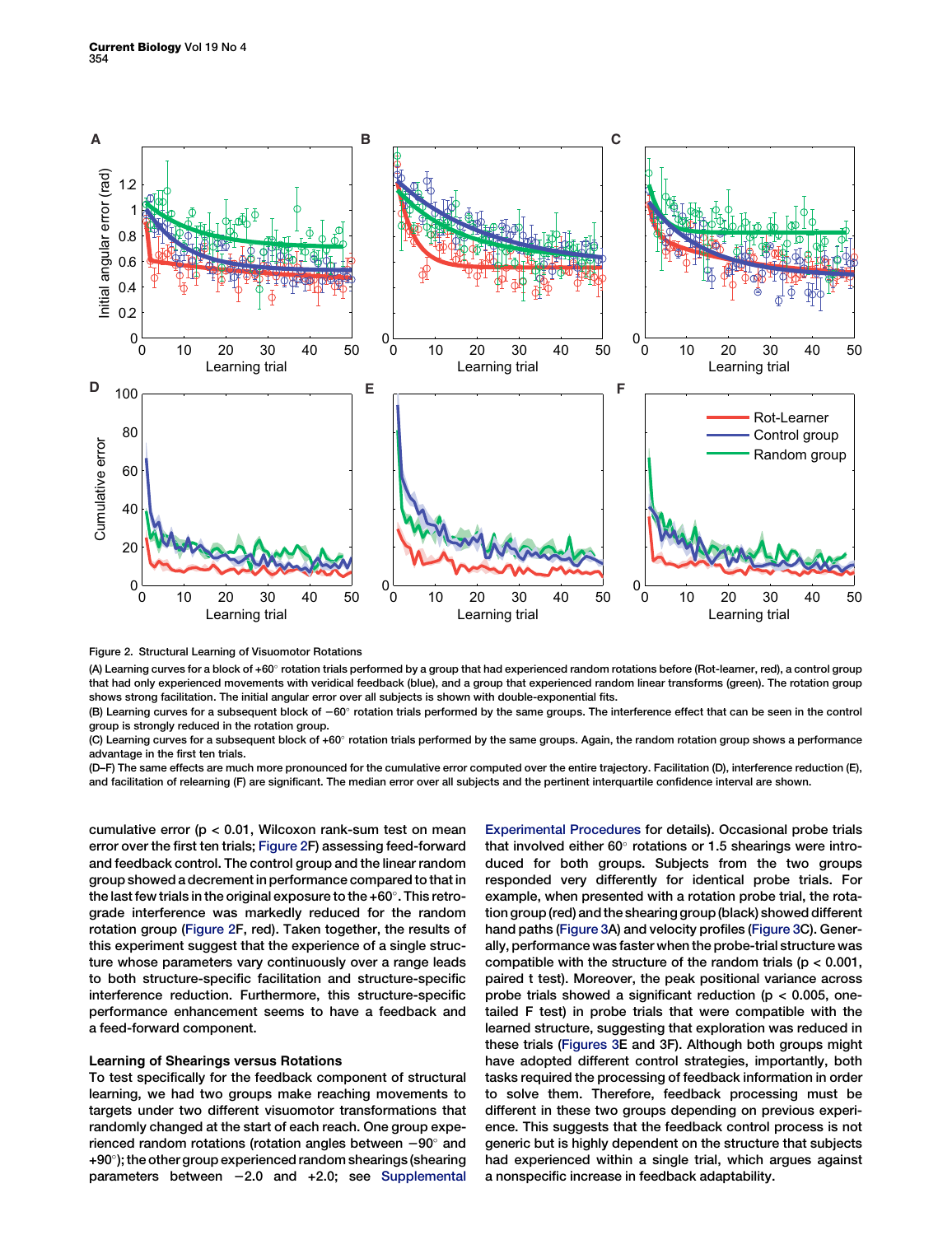

## Learning of 3D Rotations: Horizontal versus Vertical

To examine the final key feature of structural learning, structurespecific exploration, we had subjects make reaching movements to four targets in a three-dimensional (3D) virtual reality environment [\(Figure S1\)](#page-4-0). This allowed us to create two orthogonal visuomotor transformation structures in which subjects experienced either random vertical rotations or random horizontal rotations (see [Supplemental Experimental Procedures](#page-4-0) for details). The rotation parameter changed randomly every four reaches, covering the full range between  $-60$  and  $+60^\circ$ . We then probed learning by exposing subjects to four movements of null rotation (veridical feedback) to assess average learning and wash out any previous learning, followed by four Figure 3. Structural Learning of Rotations versus **Shearings** 

(A) Mean trajectories over all subjects in  $60^\circ$  rotation probe trials performed by a group that experienced random rotations before (red) and another group that experienced random shearings before (black). The two groups react differently to the same perturbation. The trajectories to the different targets have all been rotated so that the cursor target is vertically above the starting location.

(B) Mean trajectories in 1.5 shearing probe trials performed by the same groups.

(C and D) Speed profiles for the same trials.

(E and F) Variances in the same probe trials. The variance is reduced when subjects face a probe trial that is compatible with the structure of their previously experienced task.

movements with a visuomotor rotation of  $45^\circ$  either in the horizontal or the vertical direction. Movement error was assessed as the angle between the target and the cursor position at 9 cm into the movement. Both groups showed structurespecific facilitation ( $p < 0.01$ , Wilcoxon rank-sum test over average performance in all probe blocks). For example, there was a rapid facilitation when the horizontal rotation group experienced a horizontal rotation ([Figure 4](#page-3-0)A, red) as opposed to a vertical rotation (blue). To examine the exploration strategy of subjects, we examined positional error at the end of the four reaching movements ([Figures 4C](#page-3-0) and 4D). We found that the horizontal rotation group showed significantly smaller variance  $(p < 0.01$ , one-tailed F test on z deviations) in the vertical



### Figure 4. Structural Learning of 3D Rotations

(A) Angular error in probe blocks of horizontal (red) and vertical (blue) 45° rotations experienced by a group that experienced random horizontal rotations before. There is a clear facilitation for learning the horizontal rotation. The black line indicates performance in the block of null-rotation (washout) trials preceding the probe block.

(B) Performance error in the same probe blocks for a group that experienced random vertical rotations before. The facilitation pattern is reversed. (C and D) Movement variance shortly before trial end for both kinds of probe blocks. The variance in the task-irrelevant direction—perpendicular to the displacement direction—is significantly reduced for isostructural probe blocks (ellipses show the standard deviation). This suggests that subjects explored less outside the structure they had learned during the random rotation blocks.

<span id="page-3-0"></span>(E and F) Circular histograms of initial movement adaptation from the first trial of the probe block to the second trial. Subjects responded to probe blocks from the same structure in a consistent way, correcting toward the required target. In the case of probe trials for a different structure, subjects also showed components of learning in the direction of the previously learned structure.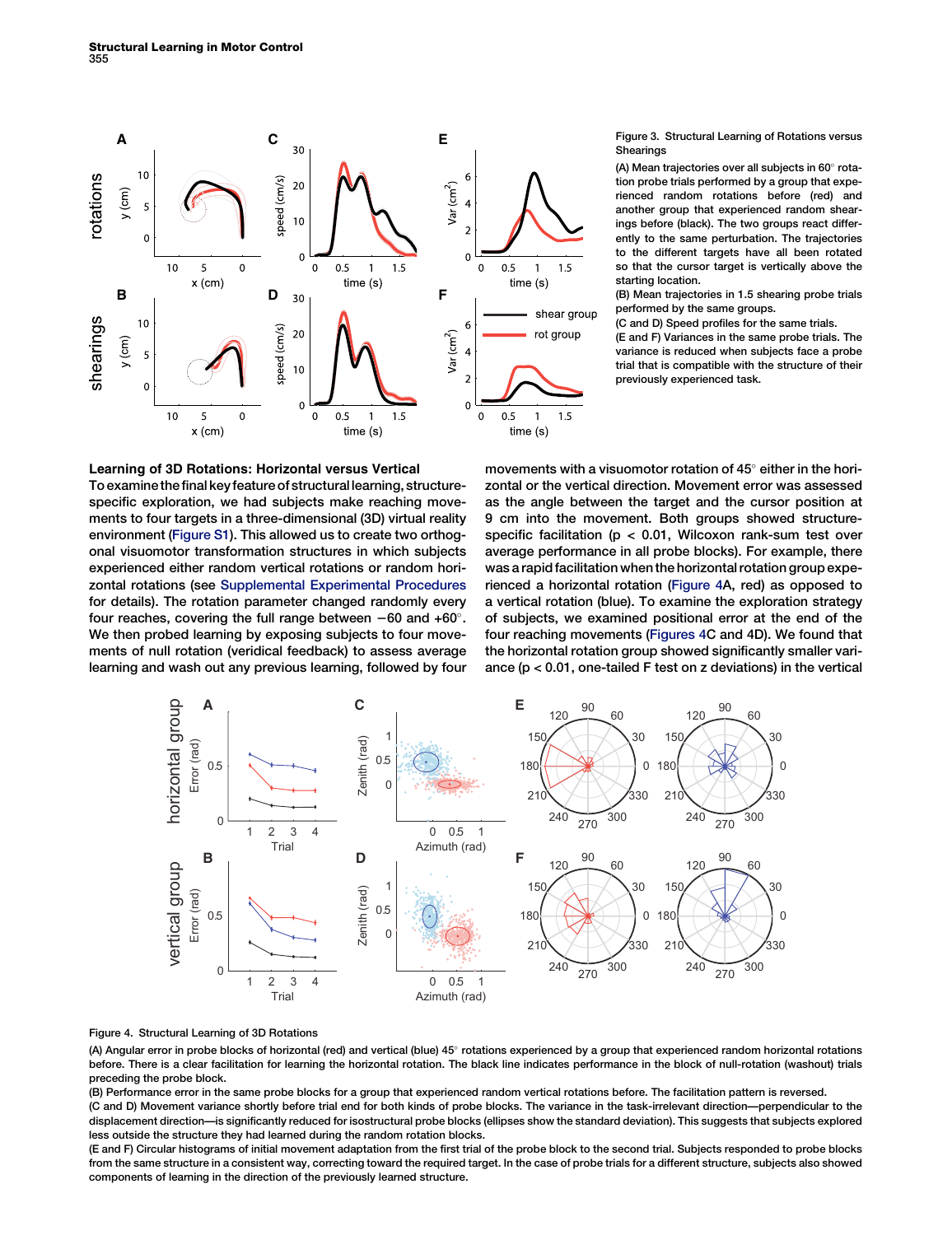direction for probe trials of the same structure [\(Figure 4C](#page-3-0), red) as compared to the performance of the vertical rotation group in the same trials ([Figure 4](#page-3-0)D, red). Accordingly, we found a reverse pattern in the vertical rotation group [\(Figure 4](#page-3-0)D, blue compared to [Figure 4C](#page-3-0), blue;  $p < 0.01$ , F test on x deviation). Moreover, we found the same variance patterns in the feedforward part of the movement  $(p < 0.01$  in both cases; [Figure S2](#page-4-0)). This suggests that subjects adjusted the variability of their movements so as to explore preferentially along the previously experienced structure.

To examine the direction of exploration, we examined the evolution of learning between the first and second probe trials ([Figures 4E](#page-3-0) and 4F). For probe trials of the same structure, subjects showed rapid exploration along the structure ([Figure 4](#page-3-0)E, red; [Figure 4F](#page-3-0), blue). However, for probe trials of the other structure, exploration also had components along the direction of the previously learned structure—the horizontal rotation group also showed horizontal components of exploration when exposed to vertical rotation probe trials ([Figure 4](#page-3-0)E), whereas the vertical rotation group also showed vertical components of exploration when exposed to horizontal rotation probe trials [\(Figure 4F](#page-3-0)). The statistics of adaptation displayed in [Figures 4](#page-3-0)E and 4F differ significantly (p < 0.05, two-sample Kolmogorov-Smirnov test for absolute angles of the red distributions and the blue distributions, respectively). Analysis of the performance in null-rotation (veridical feedback) trials that preceded the probe trials ([Figures 4](#page-3-0)A and 4B, black line) shows that the exploratory behavior is not simply a consequence of incomplete washout because the errors in the unperturbed direction observed during the initial probe trials with unmatched structure exceed the corresponding errors in the preceding null-rotation trials  $(p < 0.005$ , two-sample t test). This means that subjects actively explored this direction and did not simply exhibit washout effects. Thus, both the group-specific exploration and the variance modulation in feed-forward as well as in feedback control support the concept of structure-specific exploration.

## Conclusion

<span id="page-4-0"></span>Our results show that when subjects are exposed to randomly varying tasks of the same structure, the motor control process can extract the structure of the task and thereby exhibit structure-specific facilitation, interference reduction, and exploration. This suggests that the human motor system relies on structural learning for skill acquisition. Traditional models of sensorimotor learning have focused on function approximation during learning of sensorimotor mappings. Typically, learning the mapping from sensory inputs  $X$  to a motor command U has been conceptualized as a mapping  $U = \sum_i w_i g_i(X)$ , where  $g_i(\cdot)$  are so-called basis functions and  $w_i$  are the adjustable parameters of the mapping [\[2, 6, 15,](#page-5-0) [16\]](#page-5-0). Such a simple model of motor learning runs into problems in our case because of the presence of hidden variables that vary randomly over time (e.g., the varying rotation angle  $\phi$ ) —the model would simply learn the average mapping (e.g., the average over all angles). In our experiments, we deliberately set the expectation value of these hidden variables to zero (i.e.,  $\langle \phi \rangle = 0$ ), so that if subjects were to simply learn the average of the experienced transformations [\[20–25\]](#page-5-0), this would be the identity mapping—that is, no learning of the transformation would occur. Because subjects showed clear improvement after random training, they must have learned much more than the average mapping. They have learned how to adapt efficiently to related control tasks, and our results suggest that such facilitation is due to the common structure of the control tasks.

Processes of metalearning have been previously reported [\[26–28\]](#page-5-0). A recent study [\[27\]](#page-5-0) has shown, for example, that learning rates in visuomotor adaptation depend on the error statistics. In particular, it was found that blurred visual feedback leads to slower adaptation rates, whereas high uncertainty in the visuomotor mapping leads to higher adaptation rates. However, this study did not examine how the structure of the mapping might influence adaptation. In our study, we found that uncertainty in the mapping can lead to both higher and lower adaptation rates (red and green curves in [Figure 2\)](#page-2-0), depending on the previously experienced task structure. In a similar vein, another recent study [\[28\]](#page-5-0) has emphasized that facilitation of relearning a visuomotor mapping cannot be understood as a superposition of adaptation processes in the brain with constant adaptation rates, but rather that these rates should be adaptive as well. We also advocate such adaptability of adaptation rates, but the novelty in our study is that we show that these rate changes and the accompanying changes in movement variability and explorative behavior can be understood by structural learning both in the feed-forward and feedback component of movements. Understanding how feed-forward and feedback processes interact to achieve structural learning will be an interesting area of future research [\[29, 30\].](#page-5-0)

The principle of structural learning is not confined to the motor system and could also govern processes of perceptual and cognitive learning [\[31, 32\].](#page-5-0) For example, cognitive ''learning to learn'' phenomena, in which subjects show facilitation in categorization or concept learning tasks if they have had random exposure to other items of a given category [\[33\]](#page-5-0), can be recast as structural-learning phenomena. Structural learning might therefore provide a connection between motor learning and concept learning in cognitive neuroscience, given that scalable motor structures can be considered as a precursor to motor concepts [\[34\]](#page-5-0). Ultimately, understanding how recurrent neural networks [\[35\]](#page-5-0) accomplish structural learning might elucidate the neural basis of the unsurpassed flexibility of biological controllers. In conclusion, we suggest a novel concept of facilitated learning for skill acquisition, in which general rules about a class of behaviors are extracted and used to facilitate adaptation, minimize interference, and guide exploration.

## Supplemental Data

Supplemental Data include Supplemental Experimental Procedures, a theoretical perspective on structural learning, a neurophysiological perspective on structural learning, and three figures and can be found with this article online at [http://www.current-biology.com/supplemental/S0960-9822\(09\)](http://www.current-biology.com/supplemental/S0960-9822(09)00608-3) [00608-3](http://www.current-biology.com/supplemental/S0960-9822(09)00608-3).

#### Acknowledgments

This work was supported by the Wellcome Trust, the Böhringer-Ingelheim Fonds, SENSOPAC IST-2005-028056, and Federal Ministry of Education and Research (BMBF Grant 01GQ0420 to the Bernstein Center for Computational Neuroscience, Freiburg). We thank P. Ortega for discussions and U. Förster for assistance with experiments.

Received: September 25, 2008 Revised: January 9, 2009 Accepted: January 10, 2009 Published online: February 12, 2009